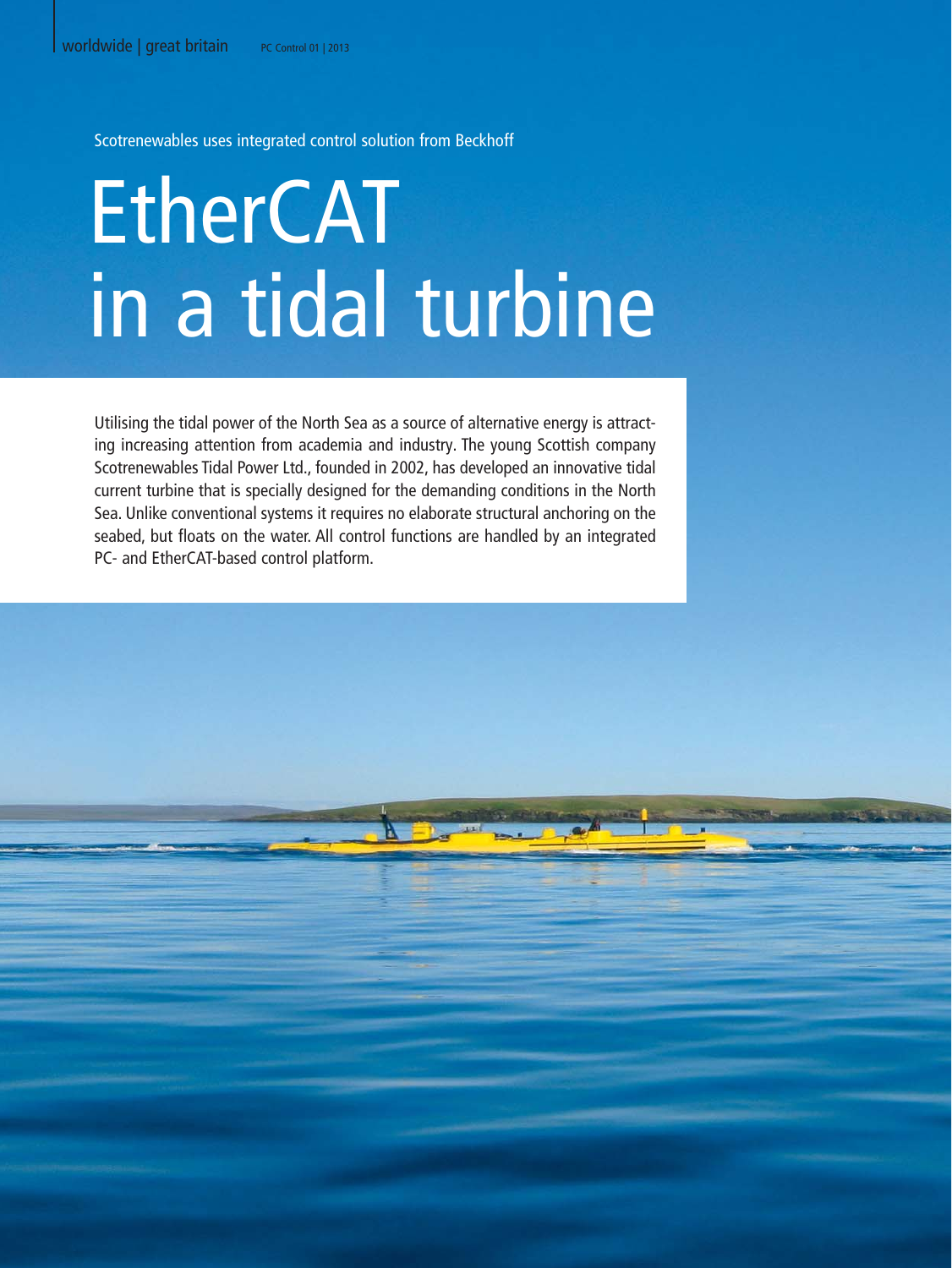PC Control 01 | 2013 worldwide | great britain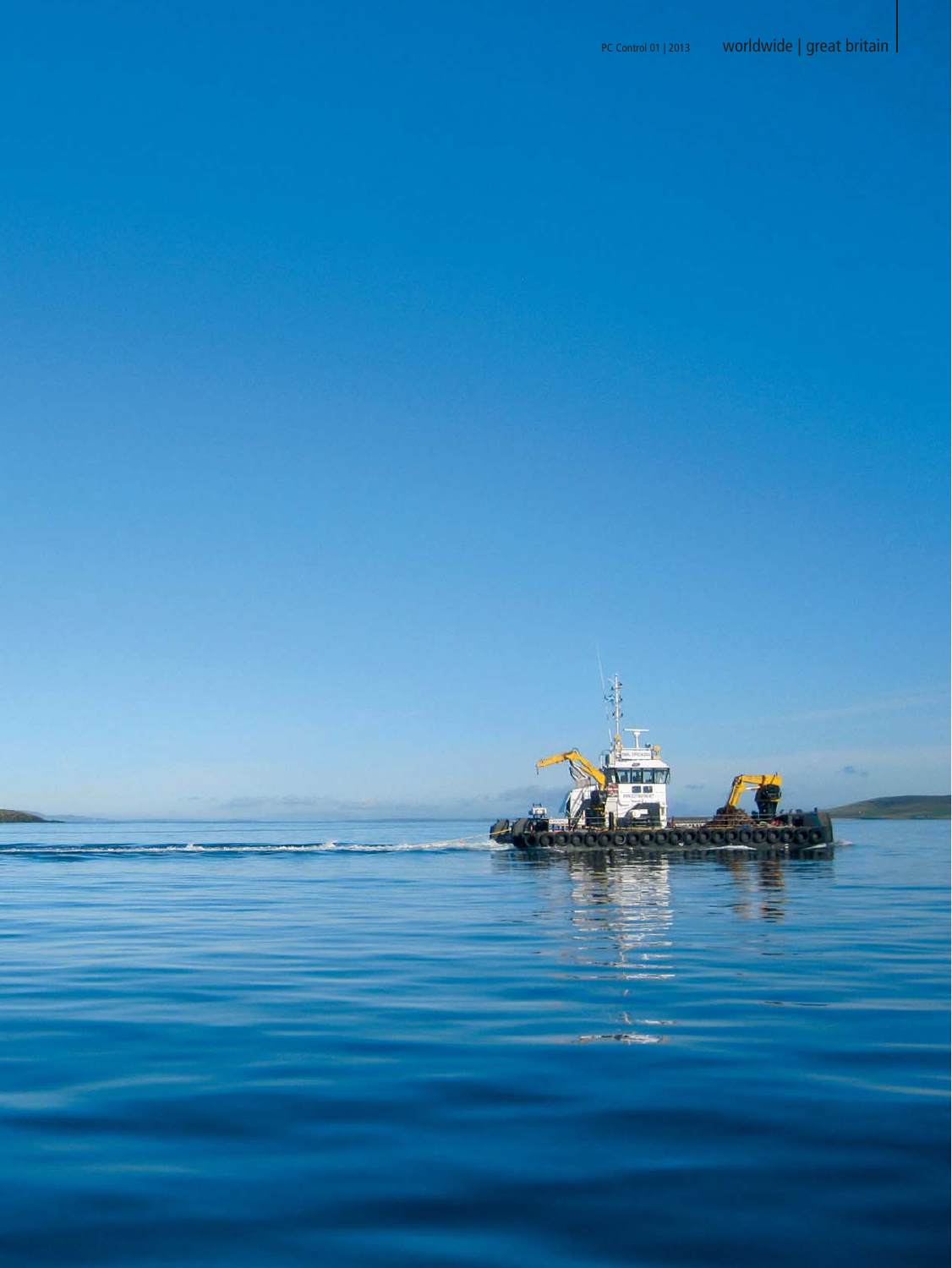

**Construction of the tidal turbine, which was specially developed for the demanding conditions in the North Sea.**

Scotrenewables Tidal Power, technology developer for marine renewables based in Stromness, Scotland, has developed a floating tidal current turbine, the SR250. Its innovative system design leads to significant cost reduction, so that tidal power could start playing an important role for renewable energy in the near future.

## Robust, innovative design

A system that is to function under the harsh conditions in the North Sea must be robust and highly reliable, with minimum maintenance requirements. A 250 kW prototype of the SR250 is currently undergoing a thorough, two-year test programme at the Fall of Warness tidal power test centre off the Orkney islands, which is operated by the European Marine Energy Centre (EMEC).

Two counter-rotating rotors pick up kinetic energy from the tidal current, which is converted to electrical energy by a generator and brought ashore through a cable buried in the sea bed. The tidal turbine essentially consists of a cylindrical tube, to which the rotors are attached parallel to the horizontal axis via folding struts. The struts enable the tidal turbine to assume two positions: In operating mode the rotors are extended under water. In transport and survival mode, which the plant assumes in heavy seas, for example, the rotors are retracted in order to protect them from excessive loads.

## Low operating costs ensure viability in a competitive industry

The main aims of Scotrenewables in the development of the tidal turbine were simple installation and operation, ease of access, straightforward maintenance and robustness. Scotrenewables is convinced that running costs are the main factor for the competitiveness of tidal power compared with other renewable energy sources. Conventional tidal power plants generally have a rigid structure

with associated foundations and require costly special equipment and transportation facilities for installation and maintenance on the high seas, including heavy lift crane vessels etc. In contrast, the floating tidal turbine developed by Scotrenewables can be installed with a general-purpose workboat, which makes the process much cheaper. Once operational, the plant can be towed quickly and cost-effectively to the operating site or back to port for maintenance.

## Integrated PC-based control

The SR250 uses a fully integrated Beckhoff control platform, including an Industrial PC, EtherCAT I/Os in protection class IP 67 and the TwinCAT automation software. It controls all operating functions of the plant, including movement of the turbine arms, data logging, operational and remote monitoring. "The system communication of the SR250 is based on an EtherCAT ring topology, which offers wiring redundancy and ensures that the system remains operational even in the event of a broken wire. This design ensures fast configuration, during which only a few low-voltage cables have to be connected. The system controls all moving parts, including the hydraulic system, and communicates with external devices such as variable-speed drives. All monitoring tasks are handled via the TwinCAT HMI tool, which requires no drivers or other communication protocols, and in which the variables are addressed locally in the same software as the programming logic.

Alan Smith, Beckhoff Regional Manager for Scotland, said: "This is a particularly innovative and demanding project. Accordingly, there were stringent requirements for the control components with regard to robustness and availability. For this reason Scotrenewables demanded absolute reliability and high MTBF values.1 The openness of our highly integrated control solution was an important prerequisite for speeding up the engineering without the risk of interoper-